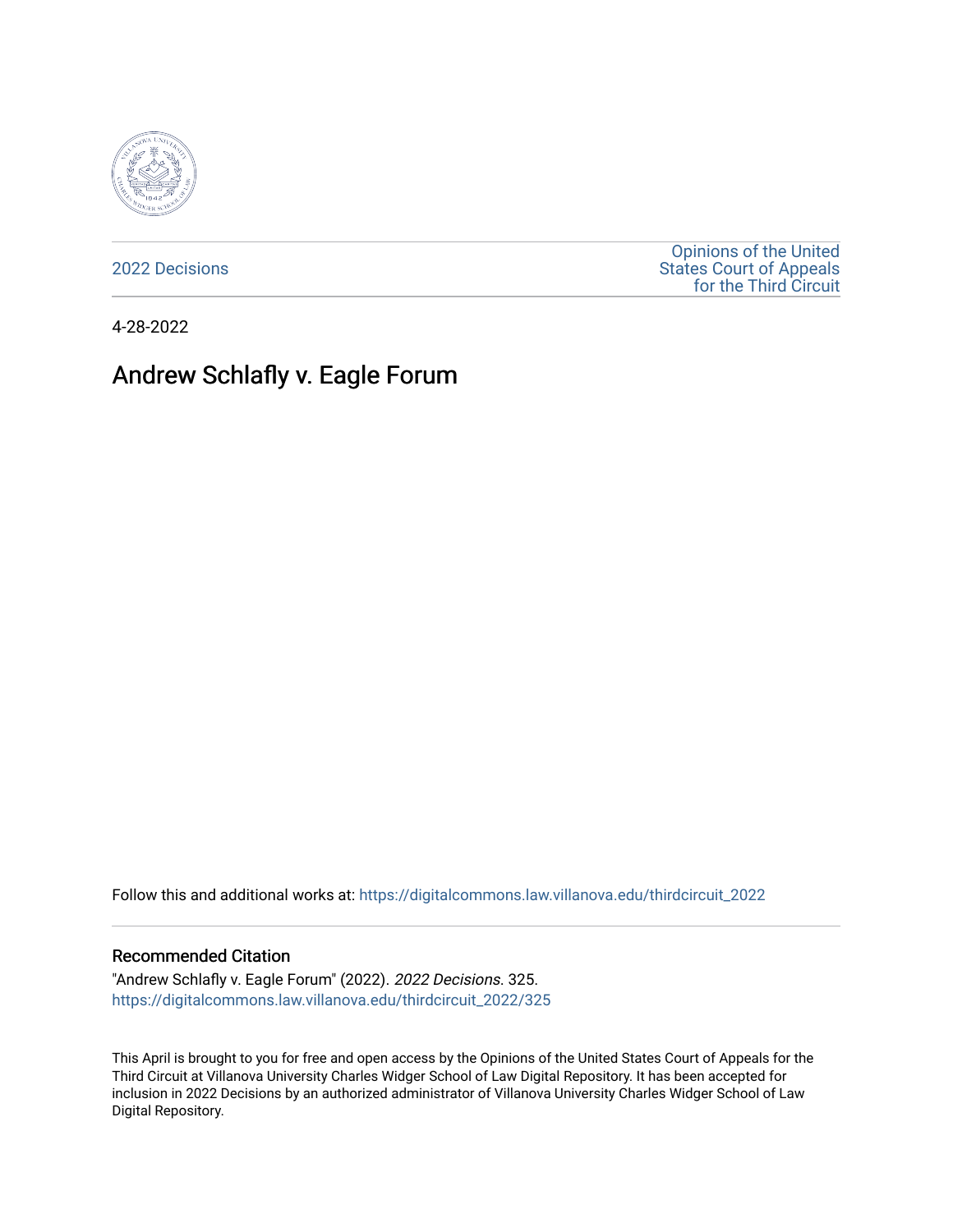## **NOT PRECEDENTIAL**

# UNITED STATES COURT OF APPEALS FOR THE THIRD CIRCUIT

Nos. 19-2405, 19-2406, 19-2583 \_\_\_\_\_\_\_\_\_\_\_\_\_\_\_\_\_\_\_\_\_\_\_

\_\_\_\_\_\_\_\_\_\_\_\_\_\_\_\_\_\_\_\_\_\_\_

ANDREW L. SCHLAFLY, on behalf of himself individually and on behalf of all other members of Eagle Forum, a non-profit membership corporation, Appellant in No. 19-2405

v.

EAGLE FORUM; EDWARD R. MARTIN, JR., MO; JOHN F. SCHLAFLY; ESTATE OF PHYLLIS M. SCHLAFLY; EAGLE TRUST FUND; EAGLE FORUM EDUCATION & LEGAL DEFENSE FUND

EDWARD R. MARTIN, JR., MO; JOHN F. SCHLAFLY; ESTATE OF PHYLLIS M. SCHLAFLY; EAGLE TRUST FUND; EAGLE FORUM EDUCATION & LEGAL DEFENSE FUND, Appellants in Nos. 19-2406, 19-2583

> On Appeal from the United States District Court for the District of New Jersey (District Court No. 2-17-cv-02522) District Judge: Honorable Esther Salas

\_\_\_\_\_\_\_\_\_\_\_\_\_\_\_\_\_\_\_\_\_\_\_

Submitted Under Third Circuit L.A.R. 34.1 (a) March 3, 2022

\_\_\_\_\_\_\_\_\_\_\_\_\_\_\_\_\_\_\_\_\_\_\_\_\_\_

Before: McKEE, AMBRO, and SMITH, *Circuit Judges*

(Filed: April 28, 2022)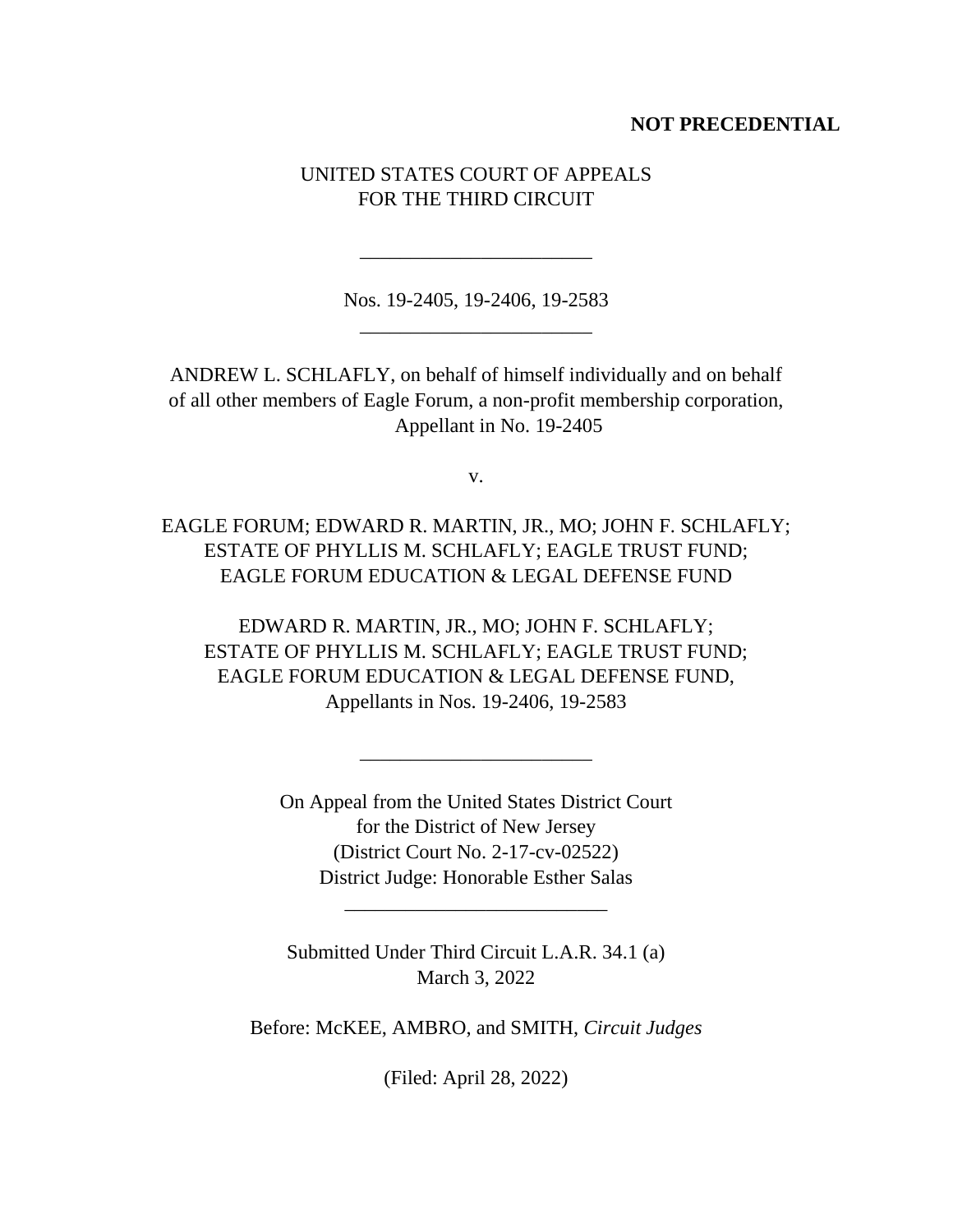# OPINION\* \_\_\_\_\_\_\_\_\_\_\_\_\_\_\_\_\_\_\_\_\_\_\_\_\_\_

\_\_\_\_\_\_\_\_\_\_\_\_\_\_\_\_\_\_\_\_\_\_\_\_\_\_

### SMITH*, Circuit Judge*

Andrew Schlafly and Eagle Trust Fund<sup>1</sup> appeal various aspects of the District Court's judgment dismissing their claims. Because the District Court did not err, we will affirm.

### **I.**

This case involves the proceeds from two keyman insurance policies on the life of the late Phyllis Schlafly. One of the policies was issued by Lincoln National Life Insurance Company, which is incorporated in Indiana and headquartered in Pennsylvania. The other was issued by John Hancock Life Insurance Company, which is headquartered and incorporated in Massachusetts. The policies were not executed in New Jersey.

Both policies identify "Eagle Forum" as the beneficiary. The address given to identify Eagle Forum, however, has never been used by it. In one of the policies, Phyllis also identified Eagle Forum by its Employer Identification Number ("EIN").

This disposition is not an opinion of the full Court and pursuant to I.O.P. 5.7 does not constitute binding precedent.

<sup>&</sup>lt;sup>1</sup> For purposes of this opinion "Eagle Trust Fund" encompasses the "Eagle Trust Appellants": Eagle Trust Fund, Eagle Forum Education and Legal Defense Fund, Edward R. Martin, Jr., Mo, John F. Schlafly, and the Estate of Phyllis Schlafly.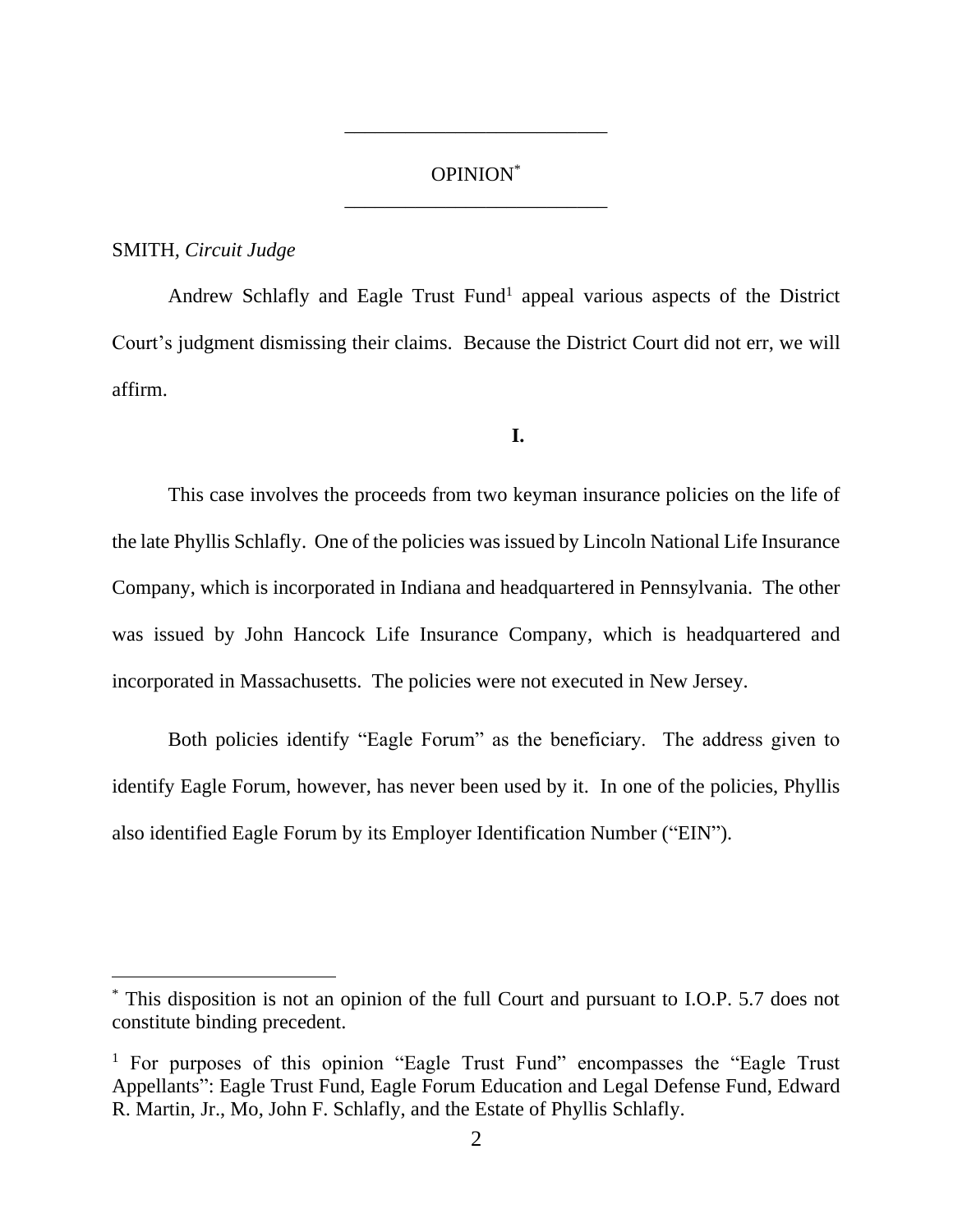As a result of disputes arising during the course of the 2016 Republican presidential primary, the Eagle Forum Board of Directors split into factions. Andrew Schlafly, the decedent's son, alleges that since that time, Eagle Forum has been without a functioning Board. Litigation related to Eagle Forum's Board is ongoing in Illinois, where Eagle Forum is incorporated and has its principal place of business.

Andrew sued the insurance companies in the Superior Court of New Jersey seeking the proceeds from the policies. In response, the insurance companies removed the case to the District Court for the District of New Jersey, submitted the funds to that court, and invoked statutory interpleader. Andrew then filed an amended complaint against Eagle Forum and Eagle Trust. Counts I and VI—which the District Court called "Interpleader Claims"—sought the funds from the life insurance policies by arguing that the members of Eagle Forum, not Eagle Forum itself, were the intended beneficiaries of the policies. Counts II through V—which the District Court labeled as "New Claims"—alleged various misdeeds by Eagle Forum's Board of Directors.<sup>2</sup> Eagle Forum answered and asserted claims against Andrew and Eagle Trust seeking a declaratory judgment as to whether they were entitled to the life insurance proceeds and for attorneys' fees.

<sup>&</sup>lt;sup>2</sup> Count II alleged that there was a civil conspiracy to dissipate funds from Eagle Forum. Count III asserted a claim for "conversion" as Andrew averred that Eagle Forum had "intentionally and wrongfully interfered with the rights of membership." Count IV presented a "breach of contract" claim based on Eagle Forum allegedly violating its bylaws. And Count V, entitled "unjust enrichment," sought damages, which "include[], but [are] not limited to the demand for proceeds on the policies."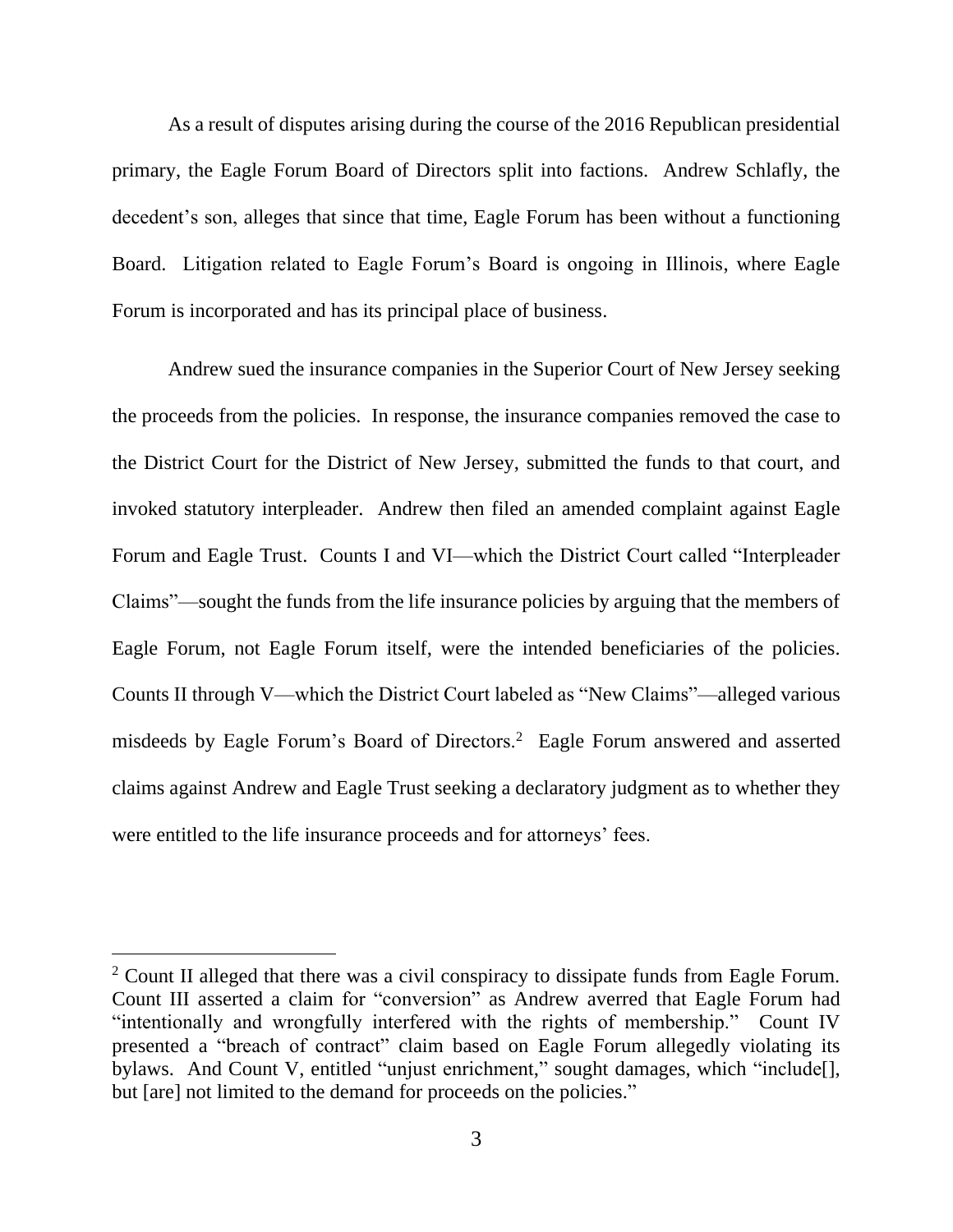Eagle Trust also filed five crossclaims against Eagle Forum. Eagle Trust now admits that it is not a beneficiary of the policies. It brought two breach-of-contract claims, a claim for reimbursement of payments made on a separate life insurance policy, $3$  and two claims for misappropriation of Eagle Trust's intellectual property.

When considering the cross-motions to dismiss, the District Court held that the life insurance contracts unambiguously identified Eagle Forum, not its members, as the beneficiary. The Court then held that it lacked personal jurisdiction over Eagle Forum as to Andrew's New Claims. It also concluded that Eagle Trust's crossclaims did not "arise out of the same transaction or occurrence" as the Interpleader Claims, and, as such, it dismissed Eagle Trust's claims for lack of personal jurisdiction.<sup>4</sup> The Court then ordered the interpleaded funds to be disbursed to Eagle Forum.

## **II.**<sup>5</sup>

The Court correctly determined that the policies unambiguously identify Eagle Forum as the beneficiary. Andrew argues that Eagle Forum is not the proper beneficiary

<sup>&</sup>lt;sup>3</sup> This policy insured the life of Helen Marie Taylor.

<sup>&</sup>lt;sup>4</sup> The parties dispute whether the District Court dismissed Eagle Trust's claims for lack of personal jurisdiction. We view the Court as dismissing Eagle Trust's claims on this basis. Moreover, even if these claims were dismissed on other grounds "[w]e may affirm on any basis supported by the record, even if it departs from the District Court's rationale." *TD Bank N.S. v. Hill*, 928 F.3d 259, 270 (3d Cir. 2019).

<sup>5</sup> The District Court had subject-matter jurisdiction pursuant to 28 U.S.C. §§ 1332 and 1335. We have jurisdiction pursuant to 28 U.S.C. § 1291. We exercise plenary review over a district court's decision to dismiss for lack of personal jurisdiction and for failure to state a claim. *Danziger & De Llano, LLP v. Morgan Verkamp LLC*, 948 F.3d 124, 129 (3d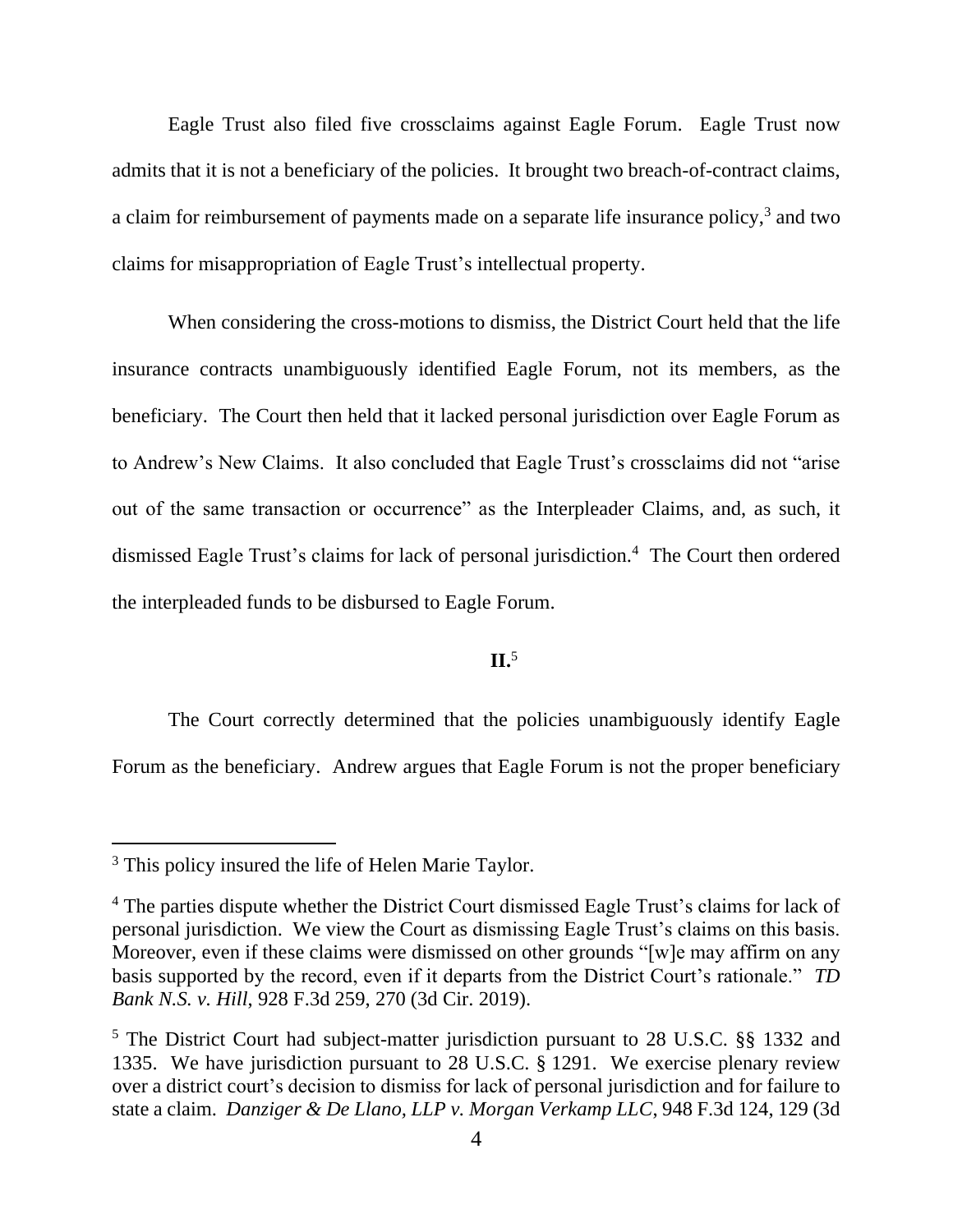because its Board does not truly represent the members. But that is an internal dispute between Eagle Forum's members and its Board; it does not change the contracts' plain language. Although the street address used in the policies was not used by Eagle Forum, the fact remains that the policies unambiguously identify "Eagle Forum"—not some amorphous mass of its members—as their beneficiary. This conclusion is further confirmed by the use of Eagle Forum's EIN. Thus, the Court correctly decided that Eagle Forum was entitled to the funds. *See United States v. Pantelidis*, 335 F.3d 226, 235 (3d Cir. 2003) (holding that the determination of whether a contract is ambiguous is a matter of law).

The Court also correctly held that it lacked personal jurisdiction over the New Claims.<sup>6</sup> Personal jurisdiction can be either specific or general. *Ford Motor Co. v. Mont. Eighth Jud. Dist. Ct.*, 141 S. Ct. 1017, 1024 (2021). The District Court lacked general jurisdiction over Eagle Forum because it is not "essentially at home" in New Jersey. *Id.* (quoting *Goodyear Dunlop Tires Operations, S.A. v. Brown*, 564 U.S. 915, 919 (2011)). Only in an "exceptional case" may general jurisdiction extend beyond a corporation's principal place of business and its state of incorporation. *See Miller Yacht Sales, Inc. v.* 

Cir. 2020) (personal jurisdiction); *Watters v. Bd. of Sch. Dirs. of City of Scranton*, 975 F.3d 406, 412 (3d Cir. 2020) (failure to state a claim).

<sup>&</sup>lt;sup>6</sup> "New Jersey's long-arm statute provides for jurisdiction coextensive with the due process requirements of the United States Constitution." *Miller Yacht Sales, Inc. v. Smith*, 384 F.3d 93, 96 (3d Cir. 2004) (citing N.J. Ct. R. 4:4-4(c)). Therefore, when determining if personal jurisdiction existed over Eagle Forum, we analyze only if exercising jurisdiction over it is consistent with the Constitution.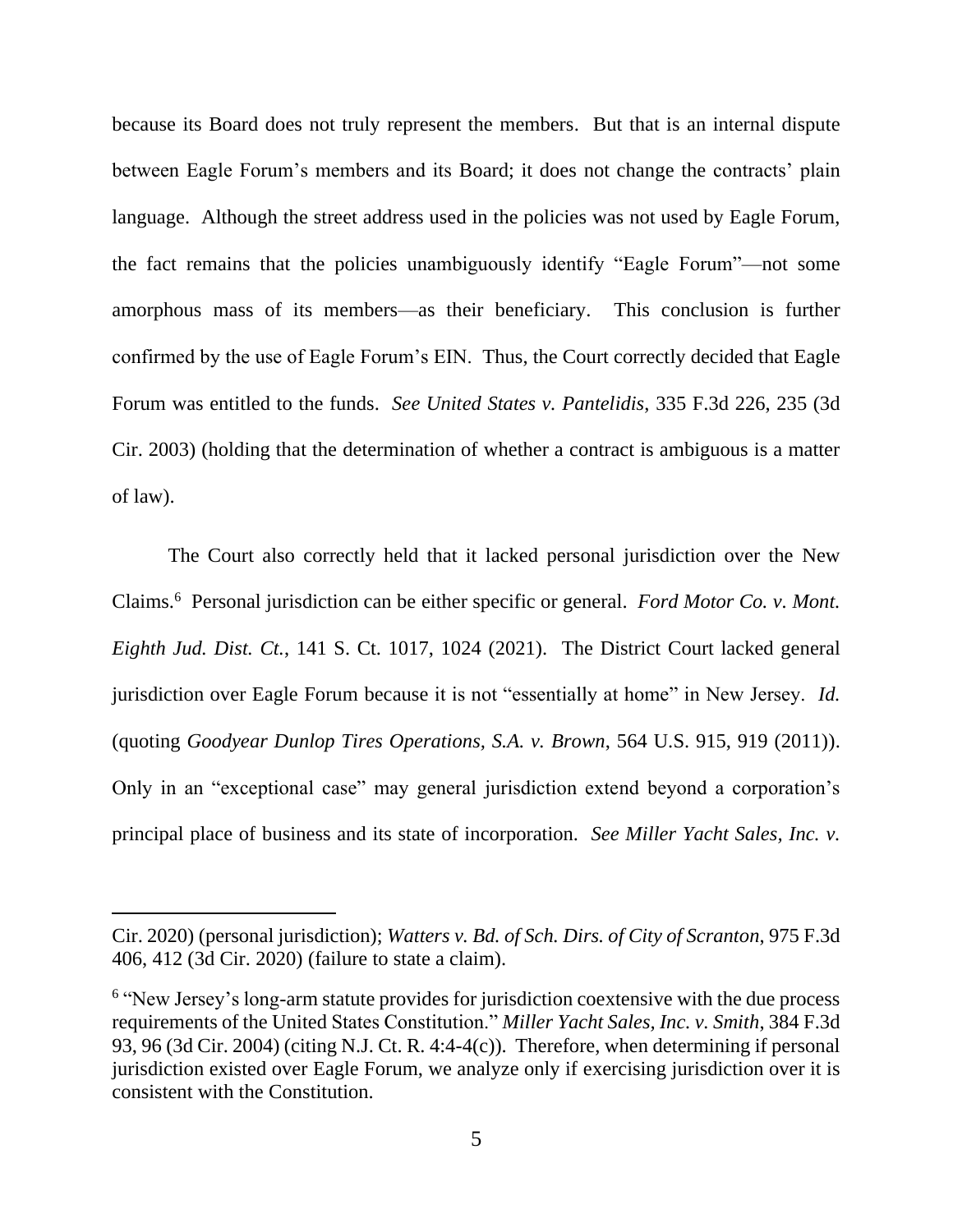*Smith*, 384 F.3d 93, 96 (3d Cir. 2004). This case is far from exceptional, so Andrew's argument that general jurisdiction over Eagle Forum existed in New Jersey must fail.

Additionally, the Court lacked specific or pendent personal jurisdiction over the New Claims. For specific personal jurisdiction to exist, the claims "must arise out of or relate to the defendant's contacts with the forum." *Ford Motor Co.*, 141 S. Ct. at 1025 (quoting *Bristol-Myers Squibb Co. v. Super. Ct. of Cal.*, 137 S. Ct. 1773, 1780 (2017)) (quotation marks omitted). Here, all of the alleged misdeeds of the Board occurred outside of New Jersey. In fact, the only connection these claims seem to have to New Jersey is the fact that Andrew happens to live there. That fact is simply insufficient to establish specific jurisdiction over Eagle Forum. Moreover, even if we assume that pendant personal jurisdiction applies to statutory interpleader, it cannot apply here because the New Claims are unrelated to the Interpleader Claims.<sup>7</sup> *See Laurel Gardens, LLC v. McKenna*, 948 F.3d 105, 119 (3d Cir. 2020); *IUE AFL-CIO Pension Fund v. Herrmann*, 9 F.3d 1049, 1056 (2d Cir. 1993).

Furthermore, Andrew was not entitled to jurisdictional discovery. Before a plaintiff is entitled to jurisdictional discovery, he must allege facts that, when taken as true, establish

<sup>7</sup> Additionally, Andrew's argument that Eagle Forum voluntarily appeared in New Jersey to claim their entitlement to the proceeds is incorrect. Eagle Forum was haled into court as a defendant. Regardless, as some courts have noted, merely claiming entitlement to funds in an interpleader action does not open the floodgates to any claim that any party may have. *See, e.g., Carolina Cas. Ins. Co. v. Mares*, 826 F. Supp. 149, 153–54 (E.D. Va. 1993).